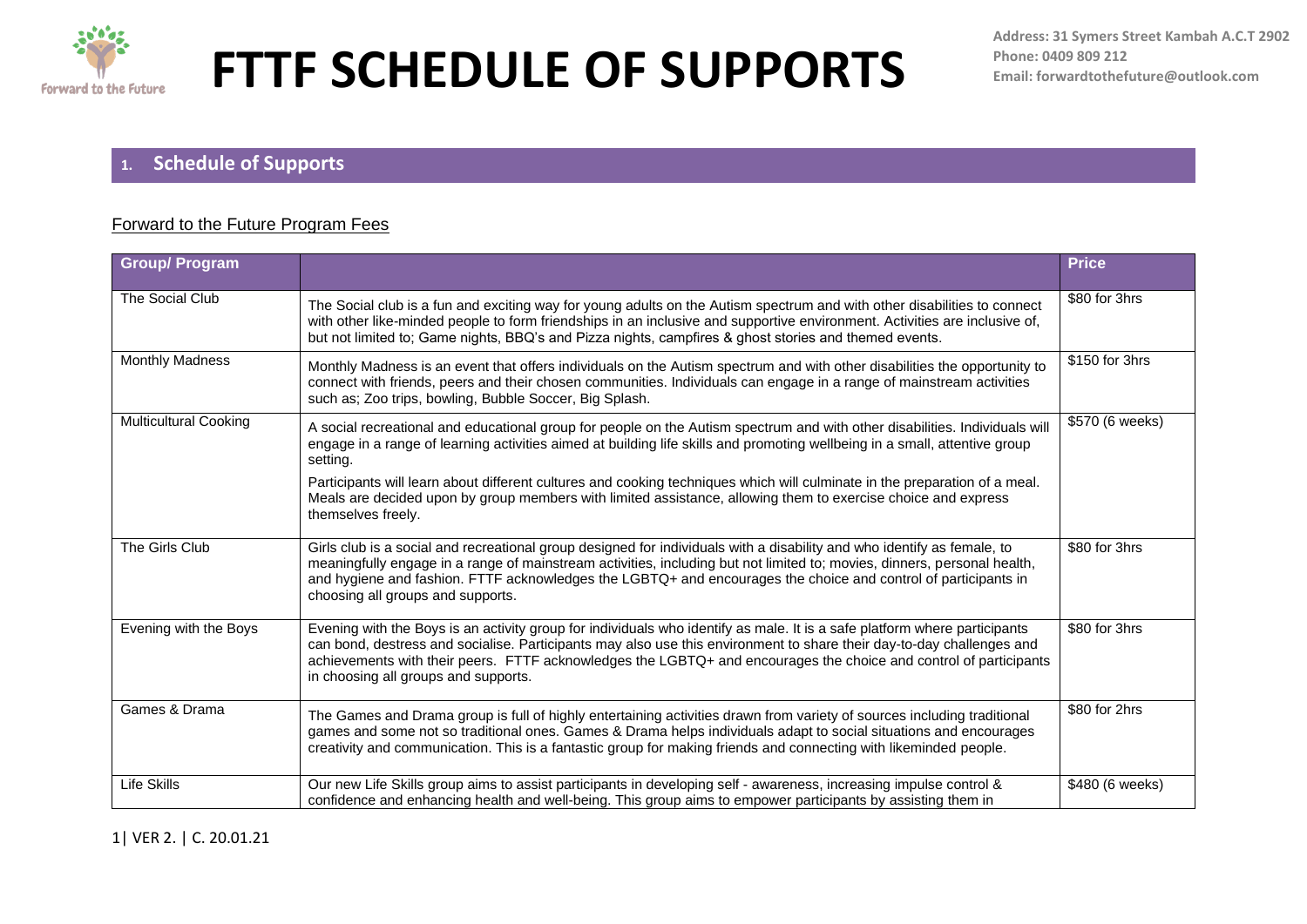

|                          | identifying and achieving life goals. Our staff will focus on developing the skills of each participant essential to<br>enhancing autonomy.                                                                                                                                                                                                                                                                             |                 |
|--------------------------|-------------------------------------------------------------------------------------------------------------------------------------------------------------------------------------------------------------------------------------------------------------------------------------------------------------------------------------------------------------------------------------------------------------------------|-----------------|
| Social Skills            | Learning to navigate social situations requires more than just words. It can be a confronting experience for many<br>individuals and has the potential to lead to anxiety, vulnerability, exclusion, and social isolation. Social Skills<br>development is an important aspect in addressing difficulties in social impairments and a great way to improve social<br>competence and improve the quality of friendships. | \$480 (6 weeks) |
| Bootcamp                 | Our dynamic fitness training program is designed to build team work, friendships and fitness through a variety of group<br>intervals. This group combines it all and is a great way to get into a routine of regular exercise and develop social<br>support. This group is designed for individuals who enjoy different environments and a variety in their fitness.                                                    | \$850 (6 weeks) |
| <b>Short Film Makers</b> | The Short Film Makers group is a creative, social and educational workshop. It provides young people on the Autism<br>spectrum and with other disabilities with the opportunity to create short films.<br>This group provides individuals with the opportunity to form friendships and build life skills in a non-confrontational<br>inclusive environment.                                                             | \$640 (8 weeks) |
| Over 18s                 | Immerse yourself in a night of entertainment, friends & food. Our over 18's groups meets once a month for a night of<br>laughter and recreation. Join us as we head around Canberra in pursuit of good food, good vibes & unadulterated fun                                                                                                                                                                             | \$120 for 3hrs  |

### Forward to the Future Transport Fees

| Transport | Flexible transport assistance is available to help you get<br>to where you need to be. | <b>Individual Services:</b><br>Transport will be charged at \$1 per KM (this<br>cost is additional to the hourly rate of<br>support).                                                |
|-----------|----------------------------------------------------------------------------------------|--------------------------------------------------------------------------------------------------------------------------------------------------------------------------------------|
|           |                                                                                        | FTTF group services<br>Transport will be charged at \$1 per KM. An<br>hourly rate will also be charged to account<br>for the time the participant is in the support<br>staff's care. |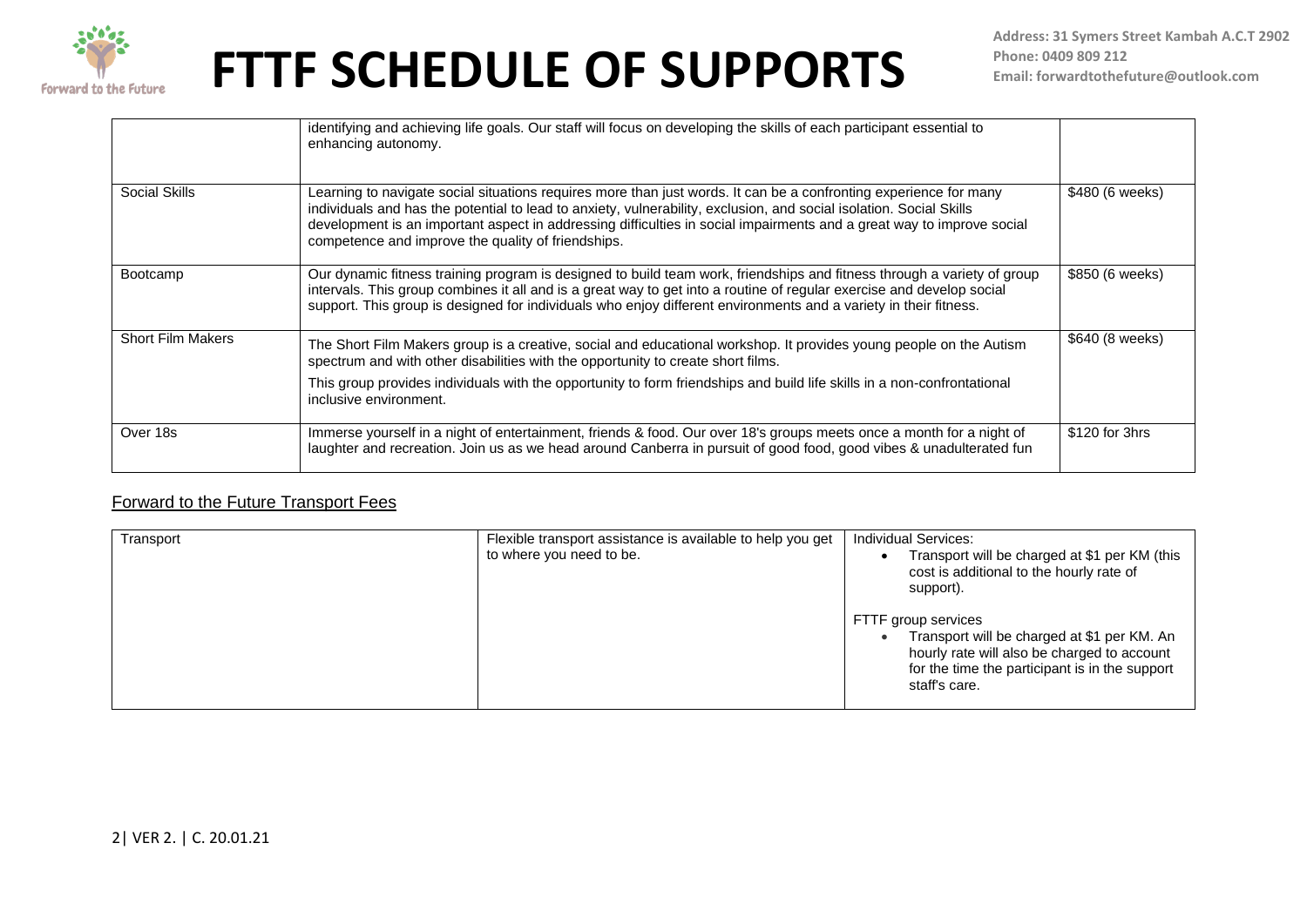

#### Forward to the Future NDIS registered items

### **Capacity Building**

#### Improved Living Arrangements

| Category                                                                                          | Description                                                                                                                                                                                                                             | No.  | Price          |
|---------------------------------------------------------------------------------------------------|-----------------------------------------------------------------------------------------------------------------------------------------------------------------------------------------------------------------------------------------|------|----------------|
| <b>Assistance With Accommodation</b><br><b>And Tenancy Obligations (item-</b><br>08 005 0106 2 3) | Support is provided to guide, prompt or undertake activities to ensure the participant obtains<br>and/or retains appropriate accommodation. May include assisting to apply for a rental tenancy or<br>to undertake tenancy obligations. | 0106 | \$63.21 per hr |

#### Improved Relationships

| <b>Catego</b>                                                      |                                                                                                                    | <b>NC</b> |                   |
|--------------------------------------------------------------------|--------------------------------------------------------------------------------------------------------------------|-----------|-------------------|
| <b>Individual Social Skills Development</b><br>024<br>(item -<br>ີ | Social skills<br>s development with an individual, for participation in<br>v and social activities.<br>າ community | 0117      | \$63.21<br>per hr |

#### Increased Social and Community Participation

| <b>Category</b>                                                                                                                              | <b>Description</b>                                                                                                                                                                                                                                     | No.  | <b>Price</b>   |
|----------------------------------------------------------------------------------------------------------------------------------------------|--------------------------------------------------------------------------------------------------------------------------------------------------------------------------------------------------------------------------------------------------------|------|----------------|
| <b>Life Transition Planning Including</b><br><b>Mentoring, Peer-Support And</b><br>Individual Skill Development (item -<br>09_006_0106_6_3)  | Establishing volunteer assistance within the participant's home or community to develop skills.<br>For instance, assistance in attending appointments, shopping, bill paying, taking part in social<br>activities and maintaining contact with others. | 0106 | \$63.21 per hr |
| Individual Skills Development And<br>Training (item - 09_009_0117_6_3)                                                                       | Individual life skills development and training including public transport training and support,<br>developing skills for community, social and recreational participation.                                                                            | 0117 | \$63.21 per hr |
| <b>Improved Daily Living Skills -</b><br><b>Assistance With Decision Making,</b><br>Daily Planning and Budgeting (item -<br>15 035 0106 1 3) | Provision of time limited support to assist a person to develop and maintain daily budget,<br>including assisting in planning purchases                                                                                                                | 0106 | \$55.47 per hr |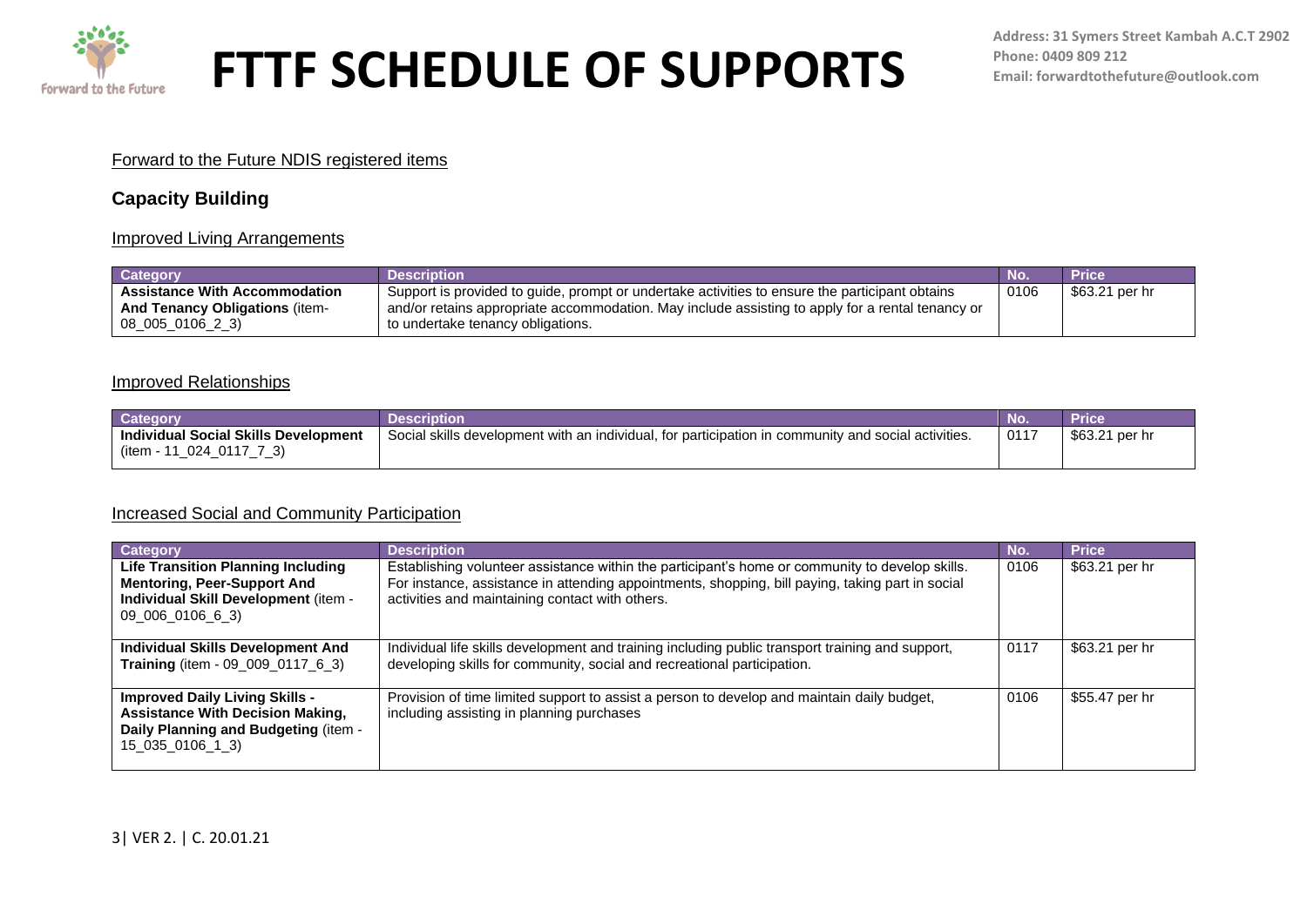

| Individual Skill Development And<br><b>Training Including Public Transport</b><br><b>Training</b> (item - 15_037_0117_1_3) | Individual training provided in the home for general life skills to increase independence. | 0117 | \$55.47 per hr |
|----------------------------------------------------------------------------------------------------------------------------|--------------------------------------------------------------------------------------------|------|----------------|
| Training For Carers/Parents (item -<br>15_038_0117_1_3)                                                                    | Training for carers in matters related to caring for a person with disability.             | 0117 | \$63.21 per hr |

### **Support Coordination**

| Category                                                                                                               | <b>Description</b>                                                                                                                                                                                                                                                                                                                                                                                                                                                                                                                                                             | No.  | <b>Price</b>    |
|------------------------------------------------------------------------------------------------------------------------|--------------------------------------------------------------------------------------------------------------------------------------------------------------------------------------------------------------------------------------------------------------------------------------------------------------------------------------------------------------------------------------------------------------------------------------------------------------------------------------------------------------------------------------------------------------------------------|------|-----------------|
| <b>Support Connection - (item</b><br>07_001_0106_8_3)                                                                  | Assistance for participants to implement their plan by strengthening the ability to connect with the<br>broader systems of supports and understand the purpose of the funded supports and participate<br>in the community. Support Connection will assist a participant to understand the aspects of the<br>plan, assisting in ongoing management of supports, and answer questions as they arise                                                                                                                                                                              | 0106 | \$63.21 per hr  |
| <b>Coordination of Supports (item -</b><br>$07_002_0106_8_3$ -                                                         | Further qualifications/experience required to strengthen a participant's ability to design and the<br>build their supports with an emphasis on linking the broader systems of support across a complex<br>service delivery environment. Coordination of Supports is to focus on supporting participants to<br>direct their lives, not just their services. This may include resolving points of crisis, and developing<br>resilience in the participant's network.                                                                                                             | 0106 | \$100.14 per hr |
| <b>CB and Training in Plan and</b><br><b>Financial Management by a Support</b><br>Coordinator (item - 07_003_0117_8_3) | Capacity building and training in plan administration and management with a participant to<br>strengthen their ability to undertake tasks associated with the management of their supports.<br>Providers of this support are to assist the participant to build capacity to undertake all aspects of<br>plan administration and management, including: engaging providers; developing service<br>agreements; maintaining records; claiming payments from the NDIA; and paying providers.                                                                                       | 0117 | \$63.21 per hr  |
| <b>Specialist Support Coordination (item</b><br>- 07_004_0132_8_3) -                                                   | Generally delivered in a time limited, outcomes focused manner and by an appropriately qualified<br>and experienced practitioner to meet the individual needs of the participant's circumstances.<br>Necessitated by specific high complex needs or high-level risks in a participant's situation, to<br>reduce complexity in the participant's support environment in the context of broader systems of<br>support, whilst also assisting the participant to connect with NDIS supports, negotiate solutions<br>with multiple stakeholders and build capacity and resilience. | 0132 | \$190.54 per hr |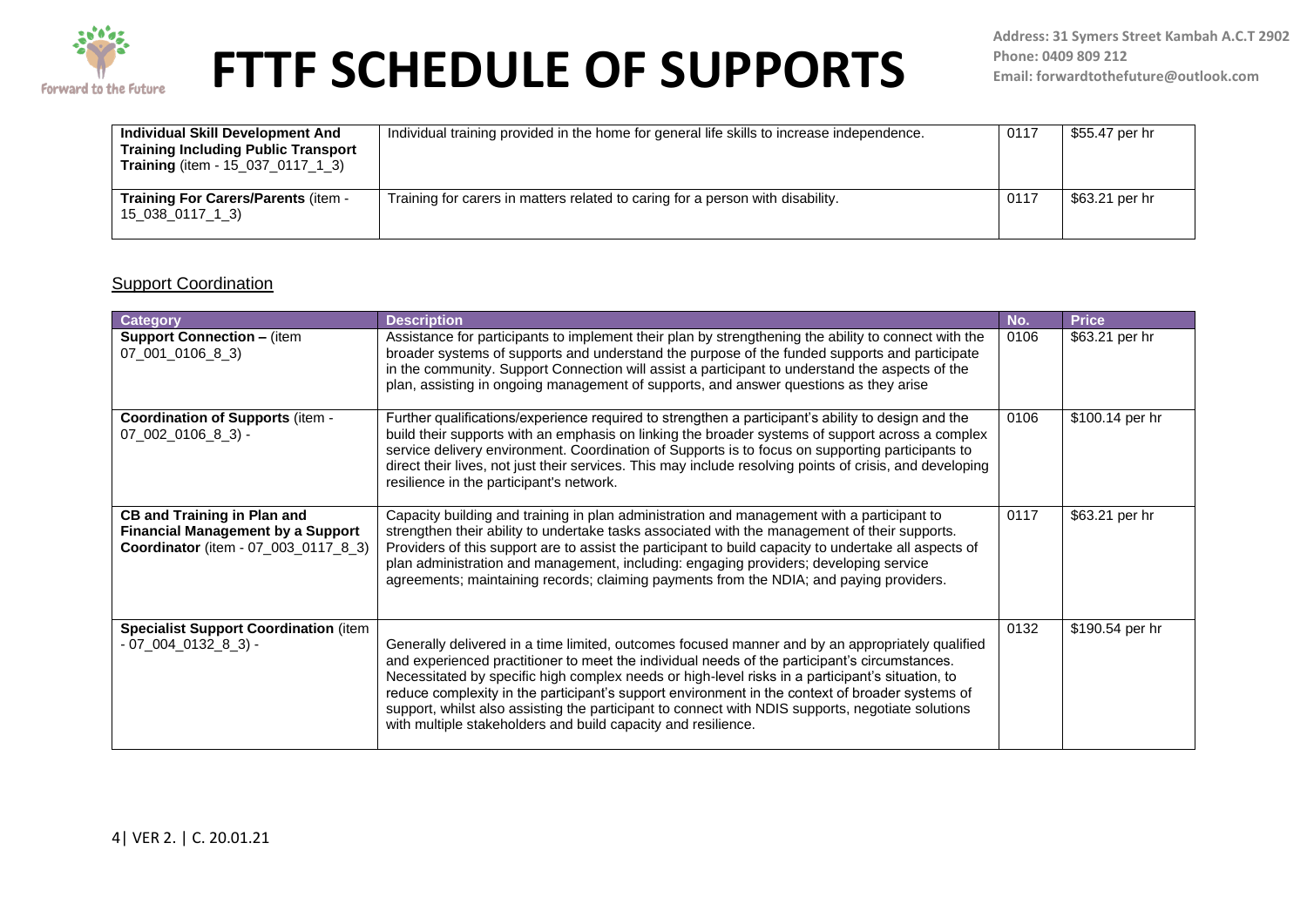

### **Core Supports**

#### Assistance with self-care activities

| <b>Category</b>                                                                                                 | <b>Description</b>                                                                                                                                                          | No.  | <b>Price</b>    |
|-----------------------------------------------------------------------------------------------------------------|-----------------------------------------------------------------------------------------------------------------------------------------------------------------------------|------|-----------------|
| <b>Assistance With Self-Care Activities -</b><br>Standard - Weekday Daytime - (item<br>$01_011_0107_11_1$       | Assisting with, and/or supervising, personal tasks of daily life to develop skills of the participant to<br>live as autonomously as possible.                               | 0107 | \$58.80 per hr  |
| <b>Assistance With Self-Care Activities -</b><br>Standard - Weekday Evening (item -<br>$01$ 015 0107 1 1 T) -   | Assisting with, and/or supervising, personal tasks of daily life to develop skills of the participant to<br>live as autonomously as possible.                               | 0107 | \$64.71 per hr  |
| <b>Assistance With Self-Care Activities -</b><br><b>Standard - Weekday Night - (item</b><br>01 002 0107 1 1 T)  | Assistance with, or supervision of, personal tasks of daily living where overnight support is<br>needed and the care giver will not have the option to sleep.               | 0107 | \$65.90 per hr  |
| <b>Assistance With Self-Care Activities -</b><br>Standard - Saturday - (item -<br>$01_013_0107_11_1$            | Assisting with, and/or supervising, personal tasks of daily life to develop skills of the participant to<br>live as autonomously as possible.                               | 0107 | \$82.48 per hr  |
| <b>Assistance With Self-Care Activities -</b><br>Standard - Sunday (item -<br>01 014 0107 1 1 T)                | Assisting with, and/or supervising, personal tasks of daily life to develop skills of the participant to<br>live as autonomously as possible.                               | 0107 | \$106.17 per hr |
| <b>Assistance With Self-Care Activities -</b><br><b>Standard - Public Holiday (item -</b><br>$01_012_0107_11_1$ | Assisting with, and/or supervising, personal tasks of daily life to develop skills of the participant to<br>live as autonomously as possible.                               | 0107 | \$129.86 per hr |
| <b>Assistance With Self-Care: Overnight</b><br>- Night-Time Sleepover (item -<br>01 010 0107 1 1 T)             | Assistance with, or supervision of, personal tasks of daily living where overnight support is<br>needed, but the care giver can sleep when not required to provide support. | 0107 | \$235.81 per hr |

#### Assistance with daily life

| Categor                            | Description                                                                                                           | <b>Price</b>   |
|------------------------------------|-----------------------------------------------------------------------------------------------------------------------|----------------|
| <b>Assistance With Personal</b>    | Assist participant to undertake and/or develop skills to maintain their home environment where the participant   0107 | \$51.09 per hr |
| <b>Domestic Activities (item -</b> | owns their own home and/or has sole or substantial responsibility for its maintenance. Includes assisting             |                |
| 01 004 0107                        | participant to do basic house and vard work.                                                                          |                |

### 5| VER 2. | C. 20.01.21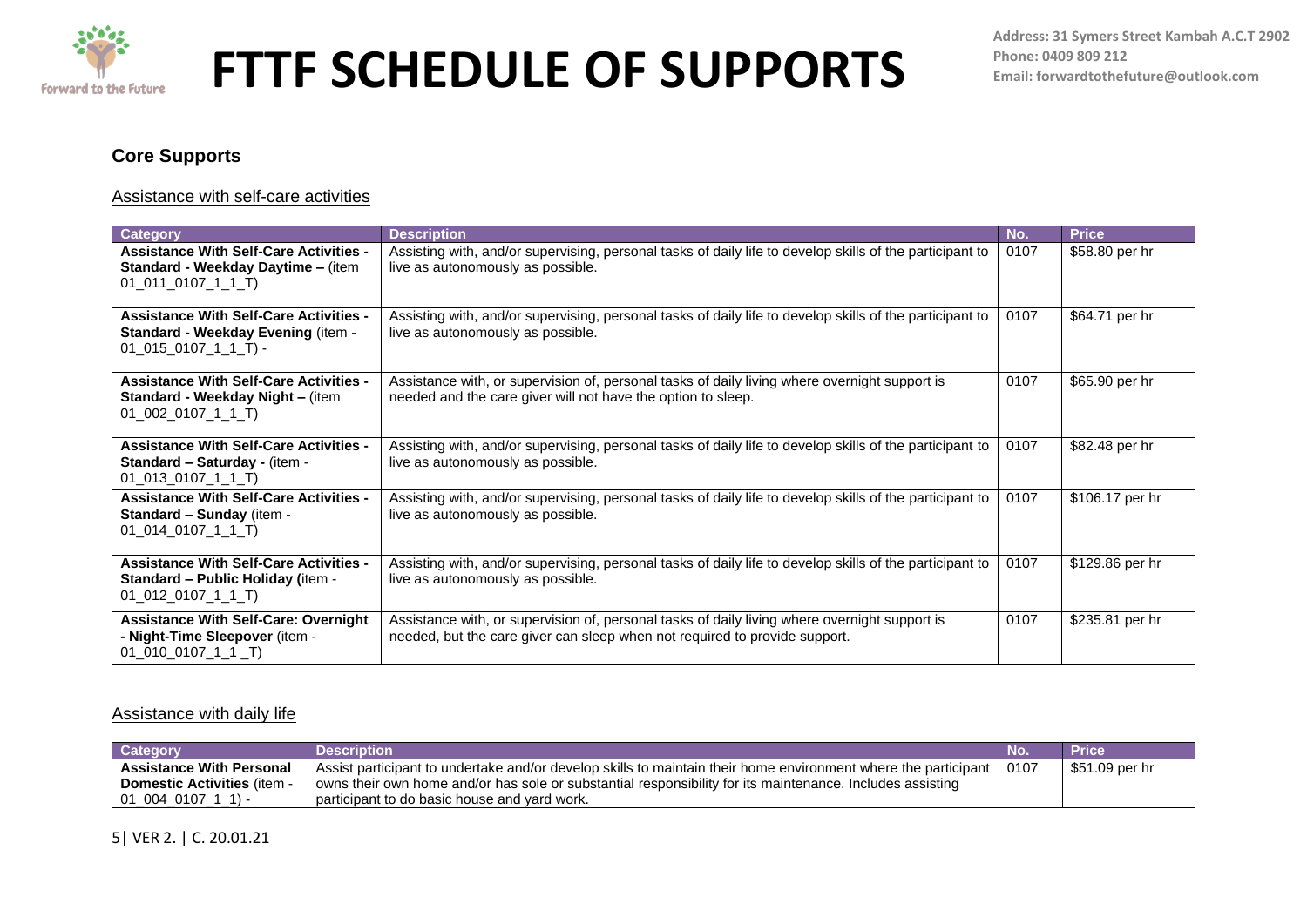

**Address: 31 Symers Street Kambah A.C.T 2902 Phone: 0409 809 212 Email: forwardtothefuture@outlook.com**

| <b>House And/Or Yard</b><br><b>Maintenance (item -</b><br>01 019 0120 1 1)                  | Performing essential house and/or yard activities that the participant is not able to undertake. | 0120 | \$49.30 per hr |
|---------------------------------------------------------------------------------------------|--------------------------------------------------------------------------------------------------|------|----------------|
| <b>House Cleaning And Other</b><br><b>Household Activities (item</b><br>$-01$ 020 0120 1 1) | Performing essential house cleaning activities that the participant is not able to undertake.    | 0120 | \$50.20 per hr |

| <b>Category</b>                                                                                                                              | <b>Description</b>                                                                        | No.  | <b>Price</b>    |
|----------------------------------------------------------------------------------------------------------------------------------------------|-------------------------------------------------------------------------------------------|------|-----------------|
| <b>Access Community, Social</b><br><b>And Rec Activities -</b><br><b>Standard - Weekday</b><br>Daytime (item -<br>04_104_0125_6_1_T)         | Supporting a participant to engage in community, social and/or recreational activities.   | 0125 | \$58.80 per hr  |
| <b>Access Community, Social</b><br><b>And Rec Activities -</b><br><b>Standard - Weekday</b><br><b>Evening (item -</b><br>$04$ 103 0125 6 1 T | Supporting a participant to engage in community, social and/or recreational activities.   | 0125 | \$64.71 per hr  |
| <b>Access Community, Social</b><br><b>And Rec Activities -</b><br><b>Standard - Saturday (item -</b><br>04 105 0125 6 1)                     | Supporting a participant to engage in community, social and/or recreational activities.   | 0125 | \$82.48per hr   |
| <b>Access Community, Social</b><br><b>And Rec Activities -</b><br>Standard - Sunday (item -<br>$04$ 106 0125 6 1)                            | Supporting a participant to engage in community, social and/or recreational activities. - | 0125 | \$106.17 per hr |
| <b>Access Community, Social</b><br><b>And Rec Activities -</b><br><b>Standard - Public Holiday</b><br>(item - 04_102_0125_6_1)               | Supporting a participant to engage in community, social and/or recreational activities. - | 0125 | \$129.86 per hr |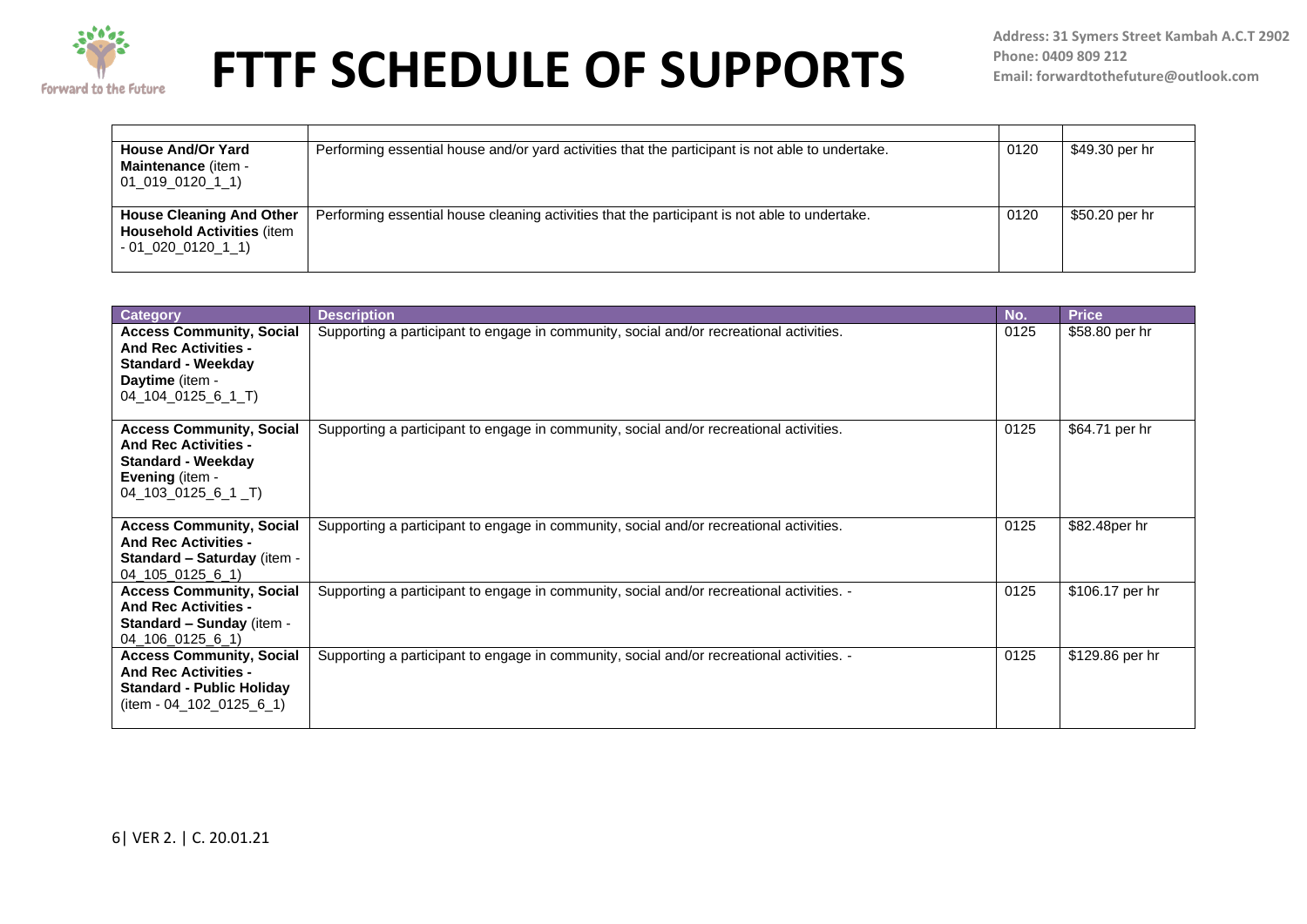

Short Term Accommodation and Assistance (including the provision of respite care)

| <b>Category</b>                                                                                             | <b>Description</b>                                                                                                                                    | No.  | <b>Price</b>    |
|-------------------------------------------------------------------------------------------------------------|-------------------------------------------------------------------------------------------------------------------------------------------------------|------|-----------------|
| <b>STA And Assistance (Inc.</b><br>Respite) - 1:1 - Weekday<br>$item - 01_058_0115_11$                      | These support items provide integrated support for self-care, accommodation, food and activities<br>in a centre or group residence for short periods. | 0115 | \$72.01 per hr  |
| <b>STA And Assistance (Inc.</b><br>Respite) – 1:1 – Saturday<br>$item - 01_059_0115_11$                     | These support items provide integrated support for self-care, accommodation, food and activities<br>in a centre or group residence for short periods. | 0115 | \$91.76 per hr  |
| <b>STA And Assistance (Inc.</b><br>Respite) - 1:1 - Sunday<br>$item - 01_060_0115_11$                       | These support items provide integrated support for self-care, accommodation, food and activities<br>in a centre or group residence for short periods. | 0115 | \$115.95 per hr |
| <b>STA And Assistance (Inc.</b><br>$Respite$ ) – 1:1 – Public<br>Holiday (item $-$<br>$01\_061\_0115\_1\_1$ | These support items provide integrated support for self-care, accommodation, food and activities<br>in a centre or group residence for short periods. | 0115 | \$140.13 per hr |
| <b>STA And Assistance (Inc.</b><br>Respite) – 1:2 – Weekday<br>$item - 01_054_0115_11$                      | These support items provide integrated support for self-care, accommodation, food and activities<br>in a centre or group residence for short periods. | 0115 | \$39.79 per hr  |
| <b>STA And Assistance (Inc.</b><br>Respite) - 1:2 - Saturday<br>$item - 01_055_0115_11$                     | These support items provide integrated support for self-care, accommodation, food and activities<br>in a centre or group residence for short periods. | 0115 | \$49.66 per hr  |
| <b>STA And Assistance (Inc.</b><br>Respite) - 1:2 - Sunday<br>$item - 01$ 056 0115 1 1)                     | These support items provide integrated support for self-care, accommodation, food and activities<br>in a centre or group residence for short periods. | 0115 | \$61.75 per hr  |
| <b>STA And Assistance (Inc.</b><br>Respite) - 1:2 - Public<br><b>Holiday</b> (item $-$<br>$01_057_0115_11$  | These support items provide integrated support for self-care, accommodation, food and activities<br>in a centre or group residence for short periods. | 0115 | \$73.84 per hr  |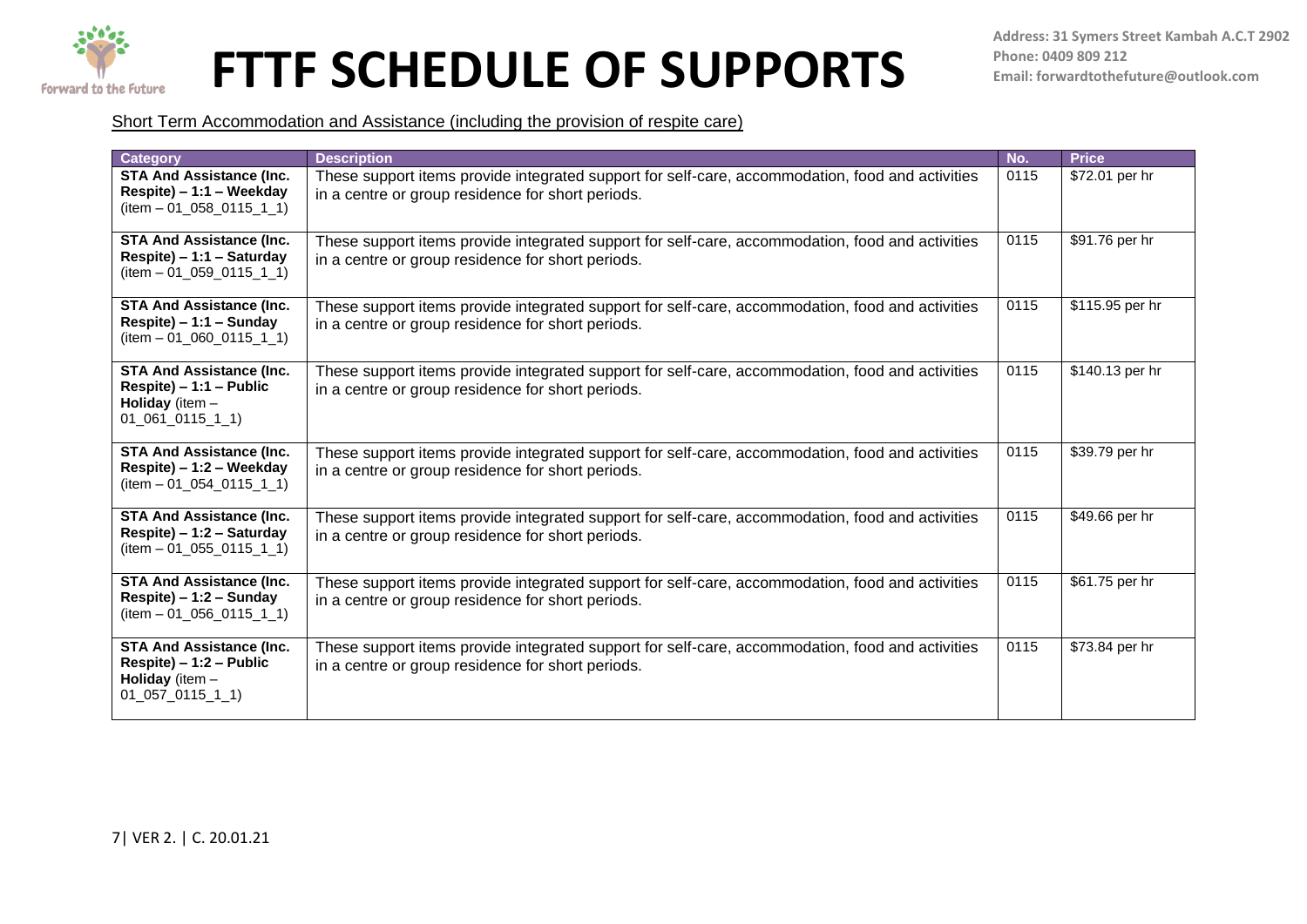

Assistance to access community, social and recreational activities

#### **Group based activities in the community - Standard needs**

| <b>Support ratio</b> | Weekday           | <b>Weekday evening (max</b> | <b>Saturday</b>   | <b>Sunday</b>     | <b>Public Holiday</b> |
|----------------------|-------------------|-----------------------------|-------------------|-------------------|-----------------------|
|                      | (max per hour)    | per hour)                   | (max per hour)    | (max per hour)    | (max per hour)        |
| 1:2                  | \$32.93           | \$36.24                     | \$46.19           | \$59.46           | \$72.72               |
|                      | 04 111 0136 6 1 T | 04_114_0136_6_1_T           | 04 112 0136 6 1 T | 04_113_0136_6_1_T | 04_128_0136_6_1_T     |
| 1:3                  | \$24.30           | \$26.75                     | \$34.09           | \$43.88           | \$53.68               |
|                      | 04_120_0136_6_1_T | 04_123_0136_6_1_T           | 04_121_0136_6_1_T | 04 122 0136 6 1   | 04_129_0136_6_1_T     |
| 1:4                  | \$19.99           | \$22.00                     | \$28.04           | \$36.10           | \$44.15               |
|                      | 04 136 0136 6 1 T | 04 137 0136 6 1 T           | 04 138 0136 6 1 T | 04 139 0136 6 1 T | 04 140 0136 6 1 T     |
| 1:5                  | \$17.40           | \$19.15                     | \$24.41           | \$31.43           | \$38.44               |
|                      | 04_141_0136_6_1_T | 04_142_0136_6_1_T           | 04_143_0136_6_1_T | 04 144 0136 6 1 T | 04_145_0136_6_1_T     |

#### **Group based activities in a centre - Standard needs**

| <b>Support ratio</b> | Weekday           | <b>Weekday evening</b> | <b>Saturday</b>   | <b>Sunday</b>     | <b>Public Holiday</b> |
|----------------------|-------------------|------------------------|-------------------|-------------------|-----------------------|
|                      | (max per hour)    | (max per hour)         | (max per hour)    | (max per hour)    | (max per hour)        |
| 1:1                  | \$60.85           | \$66.86                | \$84.63           | \$108.32          | \$132.01              |
|                      | 04 160 0136 6 1 T | 04 161 0136 6 1 T      | 04 162 0136 6 1 T | 04 163 0136 6 1 T | 04 164 0136 6 1 T     |
| 1:2                  | \$35.08           | \$38.39                | \$48.34           | \$61.61           | \$74.87               |
|                      | 04_165_0136_6_1_T | 04_166_0136_6_1_T      | 04_167_0136_6_1_T | 04_168_0136_6_1_T | 04_169_0136_6_1_T     |
| 1:3                  | \$26.45           | \$28.90                | \$36.24           | \$46.03           | \$55.83               |
|                      | 04 170 0136 6 1 T | 04 171 0136 6 1 T      | 04 172 0136 6 1 T | 04 173 0136 6 1 T | 04 174 0136 6 1 T     |
| 1:4                  | \$22.14           | \$24.15                | \$30.19           | \$38.25           | \$46.30               |
|                      | 04_175_0136_6_1_T | 04 176 0136 6 1 T      | 04 177 0136 6 1 T | 04_178_0136_6_1_T | 04_179_0136_6_1_T     |

8| VER 2. | C. 20.01.21